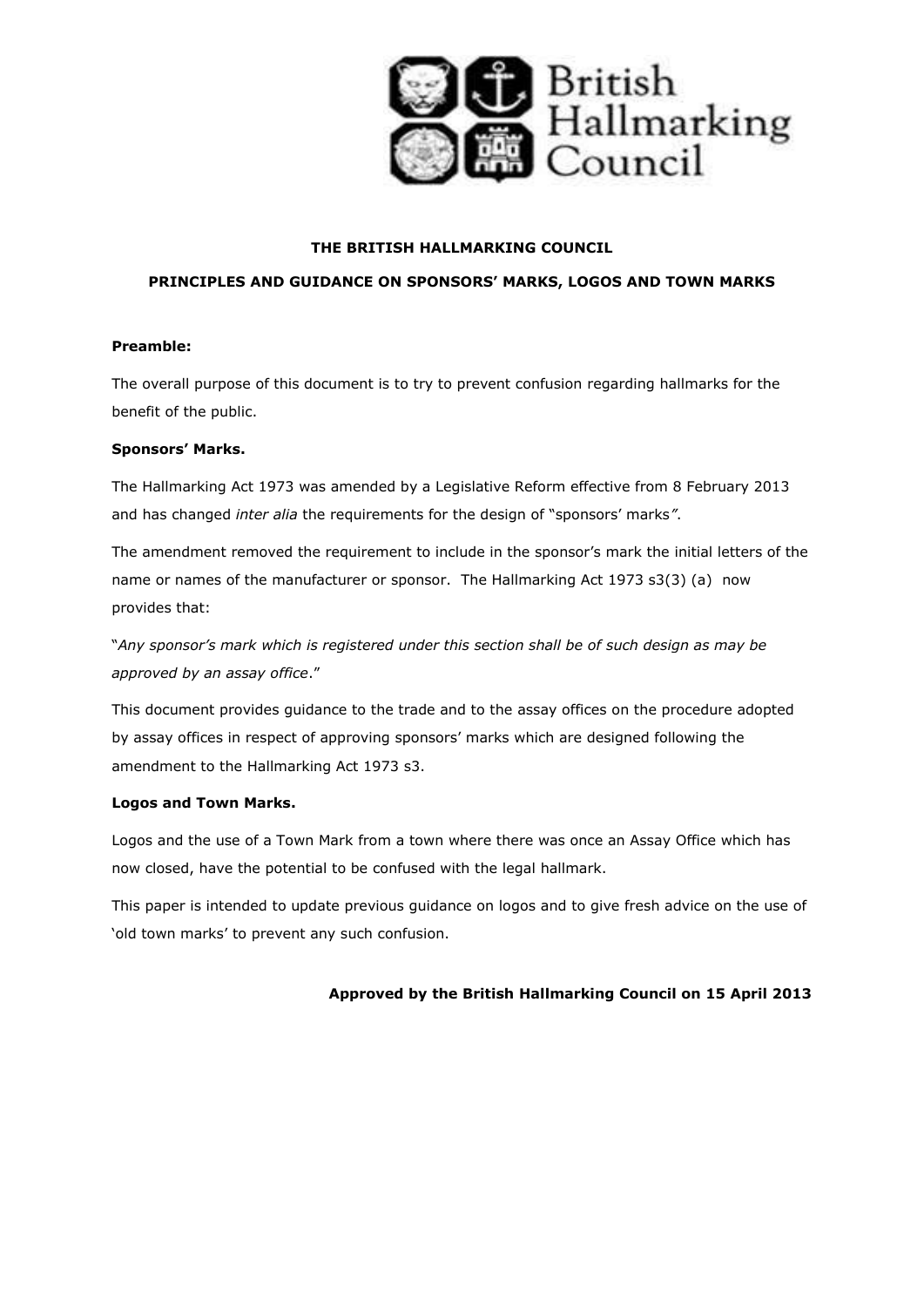# **PRINCIPLES AND GUIDANCE**

# **1. Definitions**

#### **(i) Hallmark**

For the purpose of these Guidelines, an approved hallmark is defined as any mark applied, or intended to be applied, to precious metal articles within the requirements of the Hallmarking Act 1973 s4 and subsequent amendments, i.e.

- (a) The Sponsor's Mark.
- (b) The Millesimal Fineness Mark.
- (c) The Assay Office Mark.
- (d) Approved voluntary marks, such as Traditional Fineness Marks, the Date Letter and Commemorative Marks.

#### **(ii) Logo**

A logo is any mark applied to the article which is not one of the marks making up an approved hallmark (see above).

### **Guidelines for Sponsors' Marks**

#### **(i) Introduction**

Up until 8<sup>th</sup> February 2013, the sponsor's mark had to include the initial letters of the name or names of the manufacturer or sponsor, which could be the designer, importer, retailer or individual who submits an item for hallmarking. Initials were generally included in a shield design. This has now been changed and Hallmarking Act, s3(3)(a) now provides that "*any sponsor's mark which is registered under this section shall be of such design as may be approved by an assay office*."

While the assay offices will continue to recommend the use of the traditional mark comprised of initials and shield, under the amendment suppliers may now register a trade mark or other registered design for use as a sponsor's mark, subject to approval by an assay office.

#### **(ii) Guidelines for approval of Sponsors' Marks comprising Trade Marks**

- (a) The supplier must provide the assay office with an authorised hard copy of the Registered Trade Mark or other registered design.
- (b) The supplier must provide the assay office with a written undertaking that they have the authority to use the trade mark.
- (c) The assay office is not responsible for validating ownership of the design or its use, or for verifying its registration, although it is expected that common sense and existing knowledge will be applied when approving such designs.
- (d) The design must allow the mark to be clearly distinguished and described.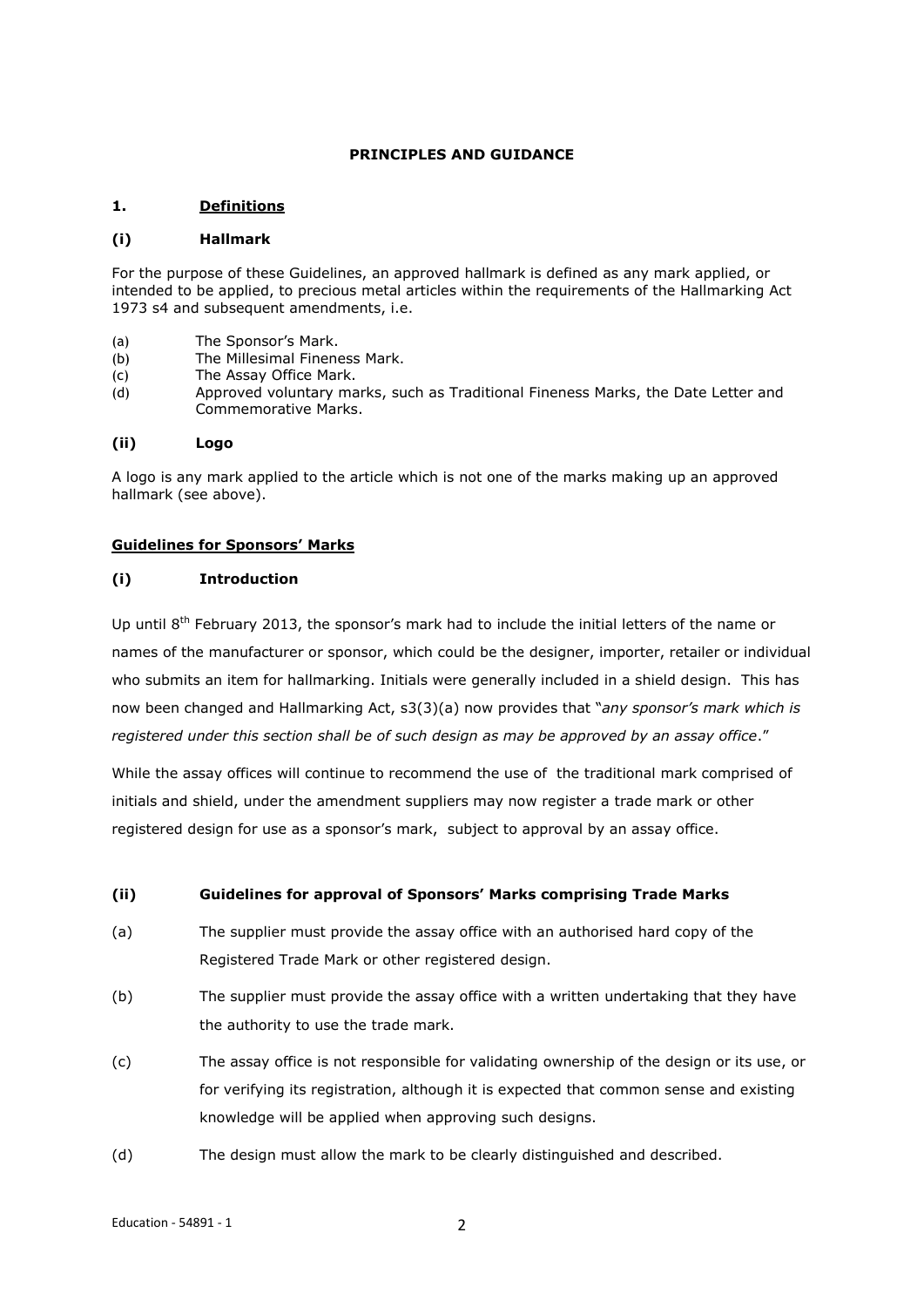- (e) Numbers alone will not be approved.
- (f) Designs resembling the character of a current or ancient hallmark will not be approved.
- (g) Any design must be of size that allows it to be made into a punch which can be used for the hallmark and still be legible. It is unlikely that designs of more than 5 characters long could be made into a satisfactory punch.

# **2. Guidelines for Logos**

#### **(i) Principles**

Where a logo has suitable characteristics, it may be approved by an assay office for use as a sponsor's mark (see above). If this is not the case and the logo is a decorative addition which is not an integral part of the approved hallmark then there are clear guidelines to be followed. In order to attempt to avoid confusion between a logo and a hallmark, the use of a logo, where applied to a precious metal article:

- (a) must be principally for decorative purposes;
- (b) must not give the impression that it is a present or formerly authorised hallmark;
- (c) must not give or purport to give additional information about that article regarding the standard of the metal, or at which Assay Office or when it was marked;
- (d) must not be described as being part of a hallmark.

#### (ii) **Guidelines**

- (a) A logo should not take the form of a motif in a shield, similar to those used for hallmarks, unless it is clearly distinctive.
- (b) Generally, a logo consisting of numbers which could be interpreted as identifying the fineness of the precious metal should be avoided.
- (c) Marks of former or defunct assay offices may only be used, if legally permitted, for purposes which are clearly decorative and distinctive from authorised hallmarks.
- (d) A logo must not be the same or similar to a current or former registered sponsor's mark.
- (e) A logo may be applied by an assay office or by other persons.
- (f) The application of a logo must not damage or distort any hallmark, or its legibility.
- (g) A logo must not be applied in such a way as to form part of the pattern of the hallmarks, eg added to a line or sequence of hallmarks, unless clearly distinctive due to its size, motif or other feature.
- (h) Where a well established or traditional logo has some of the design elements of a hallmark, eg a former assay office mark, particular care should be taken in its citing on the article to avoid conflict with the Principles.
- (i) Marketing or other information used in connection with the use of a logo must not breach or contribute to a breach of the Principles.